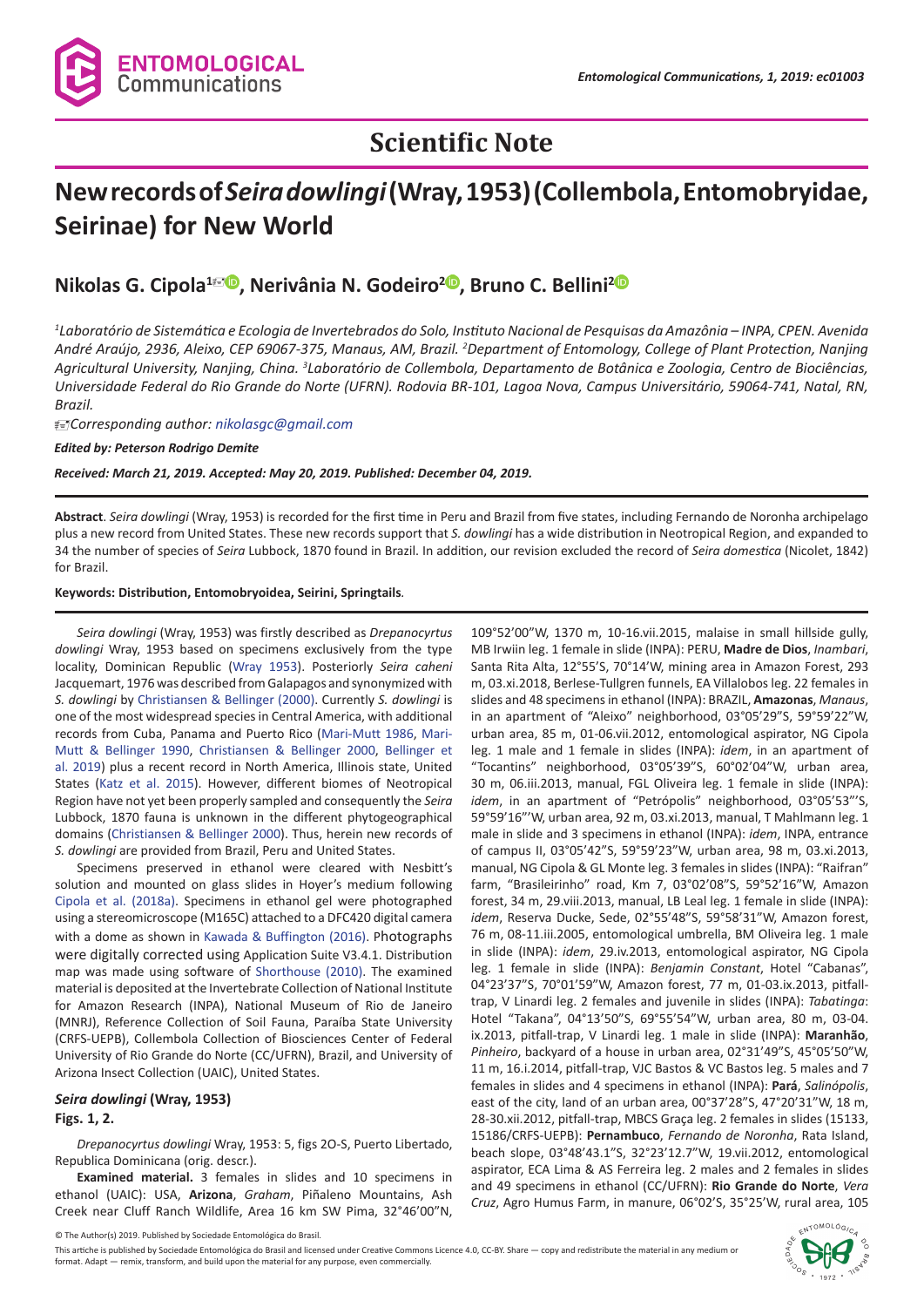

m, 10.ii.2015, entomological aspirator, NN Godeiro leg. 21 specimens in ethanol (MNRJ): **Rio de Janeiro**, *Rio de Janeiro*, Quinta da Boa Vista, Horto Botânico of National Museum, 22°54'S, 43°13'W, urban area, 15 m, 23.x.1981, manual, MC Mendonça leg. 2 females in slides and 9 specimens in ethanol (MNRJ): *idem*, "Barra da Tijuca neighborhood", 23°00'S, 43°22'W, urban area, 7 m, 19.i.2013, TC Silveira leg.



**Figure 1A**–**D**. Habitus of *Seira dowlingi* preserved in ethanol (lateral view). **A**, pigmented specimen from Pará, Brazil; **B**, depigmented specimen from Amazonas, Brazil; **C**, pigmented specimen from Arizona, USA; **D**, depigmented specimen from Arizona, USA. Scale bars: 0.5 mm.

**Geographical records.** Dominican Republic, Cuba, Galápagos, Panama, Puerto Rico, United States from Illinois and Arizona states, Peru (new record) and Brazil (new records) from Amazonas, Pará, Maranhão, Rio Grande do Norte, Rio de Janeiro states, plus Fernando de Noronha archipelago (Fig. 2).

**Remarks.** This new records of *S. dowlingi* extends to 34 the number of *Seira* species known from Brazil ([Zeppelini et al. 2019](#page-2-9)). *Seira dowlingi* was already studied in Brazil 10 years ago based in specimens from Itabotaí, Rio de Janeiro, but it was mistakenly identified as *Seira domestica* (Nicolet, 1842) (Mendonça et al. 2009). This misidentification probably occurred due to similar color patterns displayed by both species (Fig. 1), with pigment generally restricted

covering the antennae (see [Cipola et al. 2018b:](#page-2-10) 6, Fig. 2A). However, the current taxonomy of *Seira*, as well as other Collembola, is strongly based in the study of chaetotaxy elements, which can clearly separate both species ([Christiansen & Bellinger 2000](#page-2-1), [Cipola et al. 2018b](#page-2-10)). Other previous identifications of *S. domestica* from Central and South America are quite possibly mistaken as well (see Mari[-Mutt & Bellinger](#page-2-3)  [1990:](#page-2-3) 103, [Christiansen & Bellinger 2000](#page-2-1): 62), since these records were made literary before the 1970s, when the chaetotaxy was not clearly comprehended and well applied for Entomobryidae. In this sense, we believe that such records lacking the use of chaetotaxy characters for identification are not reliable, and within the New World, *S. domestica* is only confirmed in North America ([Christiansen & Bellinger 2000](#page-2-1)).

*Seira caheni*, a junior synonym of *S. dowlingi*, presents similar color and chaetotaxy patterns when compared to type locality populations of *S. dowlingi*. In fact, both taxa have the same variations in color pattern, regardless of the geographic region, heavy or reduced pigmentation on trunk (Fig. 1, see also [Mari-Mutt 1986:](#page-2-2) 150). Even so, the revalidation of *S. caheni* needs to be better evaluated, since its specimens (at least from its type locality, Galapagos) are devoid of one macrochaeta (**Pa2**) on dorsal head (see [Jacquemart 1976](#page-2-11): 150, Fig. 6), which is present in *S. dowlingi* (see Soto-Adames 2008: 12, Fig. 27). In the same sense, the identity of specimens determined as *S. caheni* from Puerto Rico and Cuba needs to be better evaluated since they hold one extra macrochaeta (**M2**) on dorsal head and other macrochaeta (**p1i2p?**) posteriorly on second thoracic segment ([Gruia](#page-2-12)  [1983:](#page-2-12) 200, [Mari-Mutt 1986:](#page-2-2) 152), while both chaetae are absent in specimens from Galapagos [\(Jacquemart 1976\)](#page-2-11). Thus, the presence of *S. caheni* in continental islands may be a diffusion of populations of *S. dowlingi* which did not clearly differ from its original stock, as stated by [Christiansen & Bellinger \(2000](#page-2-1): 62, acknowledging Ernest Bernard's analysis of Wray's slides of *S. dowlingi*). Obviously, these morphological variations combined with molecular data and distribution may in the future contribute to the break of *S. dowlingi* populations into two or more valid species, as well as the revalidation of *S. caheni*, as observed in other Collembola groups [\(Porco et al. 2012](#page-2-13), [Zhang et al. 2014](#page-2-14), [Katz](#page-2-5)  [et al. 2015](#page-2-5)).



**Figure 2**. Records of *Seira dowlingi* from Americas. Symbols: star represents type locality (Wray 1953), circles previous records (Jacquemart 1976, Gruia 1983, Mari-Mutt 1986, Mari-Mutt & Bellinger 1990, Christiansen & Bellinger 2000, Katz et al. 2015), and squares new records.